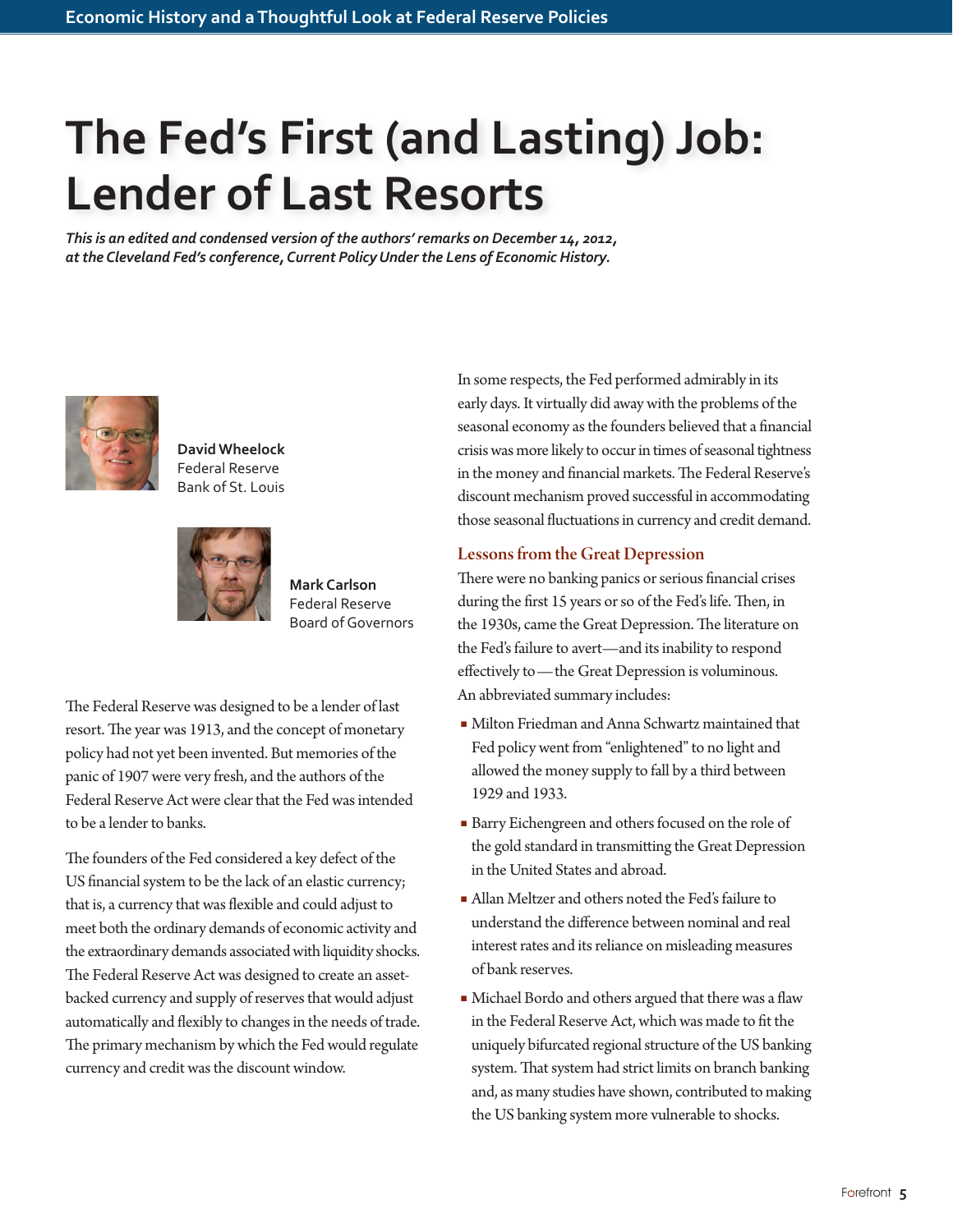In response to the Great Depression, the Fed's lending powers were greatly expanded. Collateral restrictions were loosened. In 1932, the famous section 13.3 was added to the Federal Reserve Act to allow the Fed to lend directly to nonbank, private-sector entities in unusual and exigent circumstances. (Eventually, the Monetary Control Act of 1980 and the Federal Deposit Insurance Corporation Improvement Act of 1991 further loosened collateral requirements on the Fed's lending under section 13.3.) The Fed was given new powers to adjust reserve requirements and set margin requirements. Interest rate ceilings were also introduced.

Recently, many have maintained that the Fed's aggressive response to the financial crisis of 2007–08 threatens its ability to conduct an independent monetary policy. The Fed had the opposite problem in the 1930s. Its failure to respond adequately to the Great Depression caused an erosion of the Fed's independence and led to a centralization of power in the Board of Governors in the Banking Acts of 1933 and, especially, of 1935.

Several other significant changes to the banking and financial system came out of the Great Depression: the introduction of deposit insurance, the Glass–Steagall Act (separating investment and commercial banking), and the Securities and Exchange Commission. All the financial system's rules were changed; over the next 60 years, a new environment for the banking system was established.

## Five formative episodes since World War II

In the postwar years, the Federal Reserve has been considerably more responsive to perceived threats to financial stability. Five episodes in particular helped establish some precedent for the Fed's response to the recent crisis. All five of these episodes were much milder than the financial crisis of 2007–08, and the Fed's response was less dramatic.

## *The Penn Central bankruptcy*

In 1970, the Penn Central Company got into financial trouble after issuing a large amount of commercial paper, and went into bankruptcy. Its bankruptcy triggered a crisis in the nonfinancial commercial-paper market as this event raised questions about whether some other firms issuing commercial paper might also be insolvent. In response, the Federal Reserve encouraged banks to revive funding

to these firms. The Fed removed interest rate ceilings on large certificates of deposit, which enhanced the banks' ability to raise funds to make these loans. The Fed also encouraged banks to borrow from the discount window until they could raise new funds.

The result: success. A drop in the commercial-paper market was offset fairly quickly by a rise in commercial and industrial lending by banks.

#### *The failure of Franklin National Bank*

In the early 1970s, Franklin National got into financial difficulties, and its solvency was very much in doubt. There was a concern that its failure would trigger problems in the markets where it was most active—wholesale funding and foreign exchange. This was especially the case in the foreign exchange market, because Franklin's troubles coincided with the failure of Herstatt Bank in Germany. US regulators were keenly aware of disruptions in foreign exchange markets that failure had caused and Franklin's foreign exchange operations were larger than Herstatt Bank's.

In response, the Federal Reserve provided a considerable amount of discount window lending to replace the wholesale funding that Franklin National could no longer obtain. It assumed Franklin's foreign exchange book, stepping in between Franklin and its counterparties, and successfully wound it down. Efforts to resolve Franklin's situation were coordinated with other agencies. There was some tension in these markets but no full-scale collapse. Eventually, Franklin National was sold.

## *The Continental Illinois rescue*

A large commercial industrial loan provider—in fact, the eighth-largest retail bank in the United States in the early 1980s—Continental Illinois National Bank financed a lot of its operations in the wholesale funding market. There was concern that Continental's failure would result in a loss of access to wholesale funding by many other large banks. The Federal Reserve provided discount window loans and committed itself to providing backstop funding for the bank. The Federal Deposit Insurance Corporation guaranteed all liabilities and eventually recapitalized the bank. There was tension in wholesale funding markets because of Continental's travails, but these markets recovered as the recapitalization plan was implemented.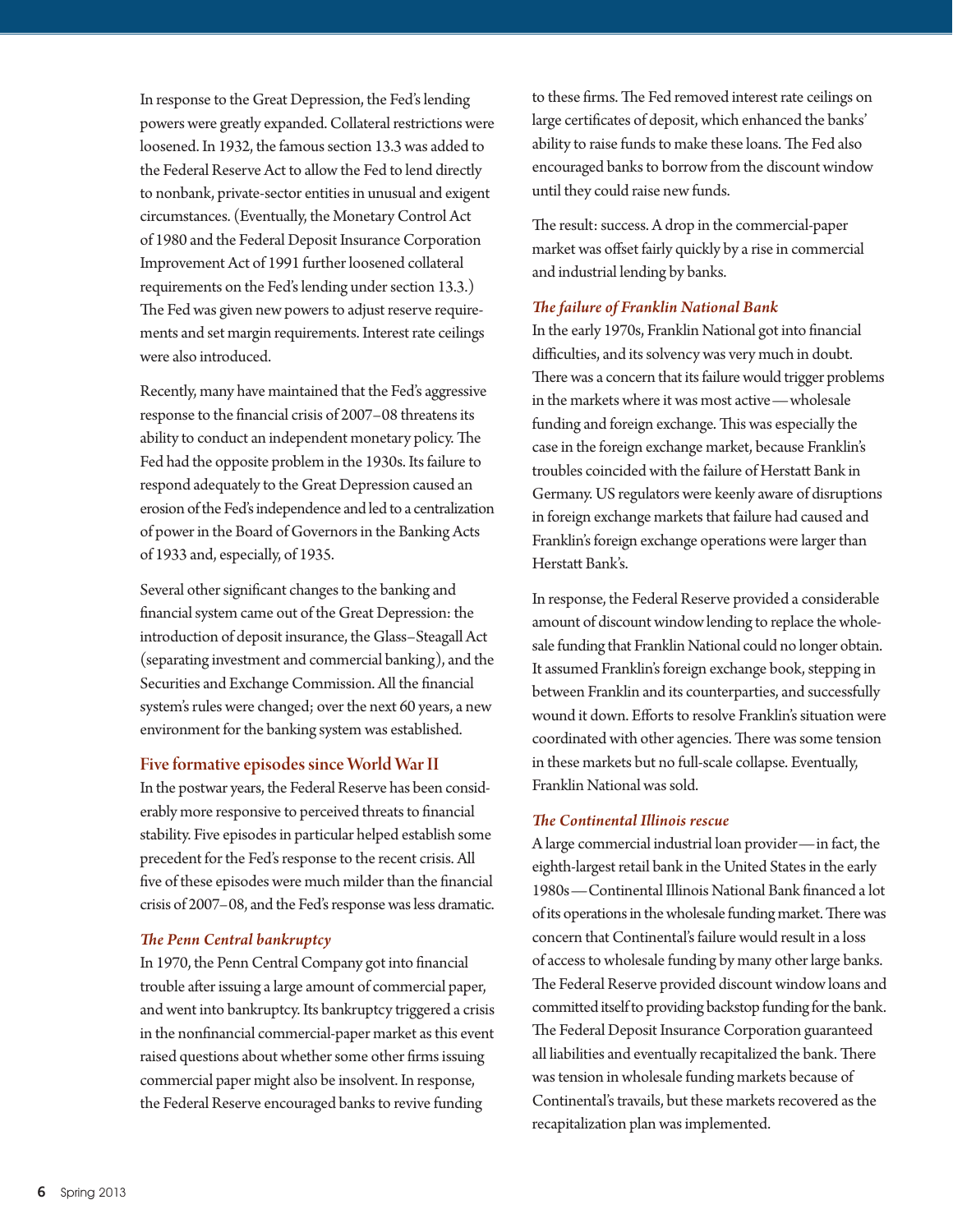#### *The 1987 stock market crash*

Equity market values plunged and triggered substantial margin calls on future exchanges, which greatly increased borrowing needs. The Chicago derivatives markets closed for a while; equity markets nearly did the same.

The central bank's response was swift. The day after the crash, the Fed announced it would serve as a liquidity backstop, which boosted confidence in the markets. It reduced the target federal funds rate and injected reserves through open market operations. Moreover, the Fed purposely operated in a very high-profile manner in successive days to promote investor confidence. During this episode, Fed officials engaged in a lot of jawboning to convince commercial banks to provide credit to one another and to facilitate settling payments. To be sure, many individuals and institutions worked to smooth things out after the crash—many firms stepped in to buy their own stock, which helped buoy the market—but the Fed's response was clearly supportive in restoring functioning in the equity markets.

#### *The Long Term Capital Management rescue*

A large, highly levered hedge fund, Long Term Capital (LTC) was on the wrong side of several trades in the wake of the Russian default. There were serious concerns about the direct exposure of other financial firms to LTC. There was also some concern that these institutions had trades that were the same as those held by LTC and that those firms would suffer if it were unwound in a disorderly fashion. Financial markets were already under strain from the Russian default and the continued turmoil from the East Asian crisis the preceding year; in response, the Federal Reserve provided its good offices to help coordinate a resolution and a recapitalization of LTC.

#### Lessons

The way the Fed responded to these previous episodes foreshadowed its recent response. For instance, the Fed had shown that it cares about severe disruptions in short-term lending markets, such as commercial paper, because instability in those markets could have economic implications. We observed this in the case of Penn Central, where the Fed was able to channel support through the commercial banking sector; in the most recent episode, support was more direct.

The Federal Reserve also established that extraordinary support to financial institutions was part of its toolkit, as it demonstrated in the Franklin National and Continental Illinois episodes. However, assistance to individual institutions was given to prevent deterioration in the functioning of broader markets. For example, Franklin National was assisted to prevent disruptions to the foreign exchange market.

**The way the Fed responded to these previous episodes foreshadowed its recent response. For instance, its earlier responses showed that the Fed cares about severe disruptions in short-term lending markets, such as commercial paper, because instability in those markets could have economic implications.**

When it comes to acting as lender of last resort, the Fed has used both direct and indirect lending. Why? The first lesson from these episodes is that counterparties matter. Open market operations are conducted with a small set of institutions. Providing liquidity through open market operations that will spread to the rest of the financial system requires that markets are functioning, especially funding markets and short-term markets, which are the least likely to be functioning during a crisis.

Second, an effective crisis response involves converting illiquid into liquid assets and increasing the supply of riskfree assets. The discount window in particular allows this conversion, but the Fed has also lent out securities from the System's open market account. Even if the Federal Reserve insulates itself from credit risk associated with a particular institution, these actions expand the supply of liquid securities.

The third and final lesson is the importance of the regulatory environment. It's been noted that the regulatory regime in the United States during the late 1880s through the early 1900s, which consisted of smaller unit banks, was particularly crisis-prone, especially when compared to Canada. After the Depression, the US financial system was constrained by Glass–Steagall, interest rate ceilings, and other regulations. Efforts to circumvent these rules contributed to an expansion of the shadow banking system. It is even more challenging for a central bank to operate alongside a large shadow banking system which, unlike depository institutions, does not interact with the Fed directly.